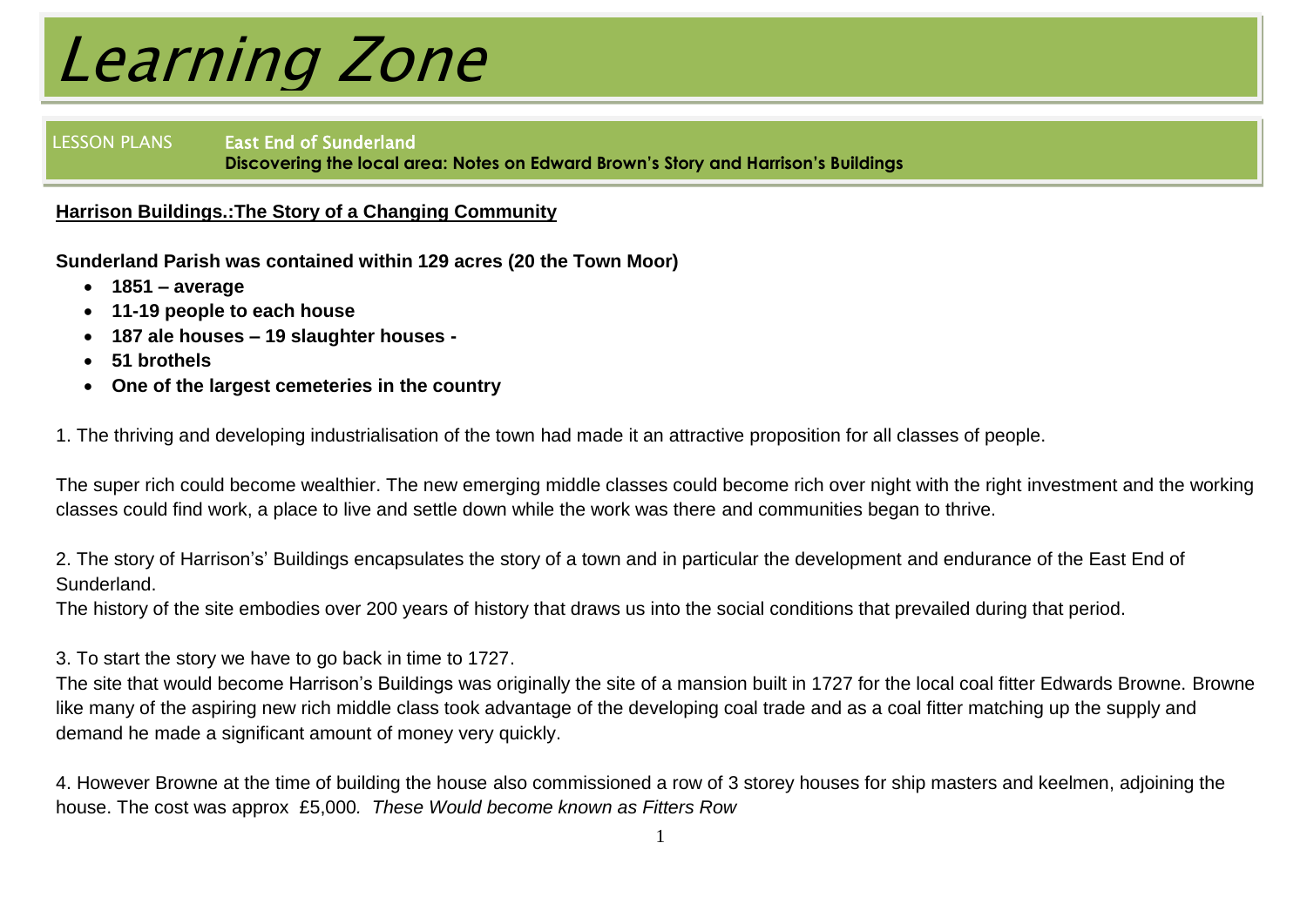LESSON PLANS East End of Sunderland **Discovering the local area: Notes on Edward Brown's Story and Harrison's Buildings**

5. The house must have been outstanding as it was reported:

**"The Beauties of Mr Browne's house and grounds…………….with extensive land and sea views were much admired by the inhabitants of the town, by whom Mr Browne was so much importuned for leave to view his house and grounds, that at length he caused a board with the words "Go about thy business" to be fixed at his entrance gate in Silver Street.**

Browne did not enjoy his wealth and position or his beautiful new home for too long, he was eventually declared bankrupt and died in poverty in Cork in Ireland in 1730.

6. Ownership of the property was then transferred to Mr Meaburn Smith (son of the coal owner Thomas Smith )Who lived in Morton House

It initially became occupied by the Sunderland Ragged Reformatory and Industrial Schools.(According to Simmers History Of Sunderland Vol I

7. Browne's house epitomised what was to become of the east end as those middle and upper classes in the area began to move westwards and southwards away from the growing grime and disease and over crowded East End.

8. In 1813 (1837) Browne's house became the Custom House and the area by this time was deteriorating fast – many merchants and ship owners objected to having to make their way through squalid streets and alleys.

9. A reflection of the state of the area is reflected in an 1842 pamphlet by which time the houses had been turned into tenements. – 32 of the gardens were now timber yards.

10. 1845 Report on sanitary conditions in large towns described the area: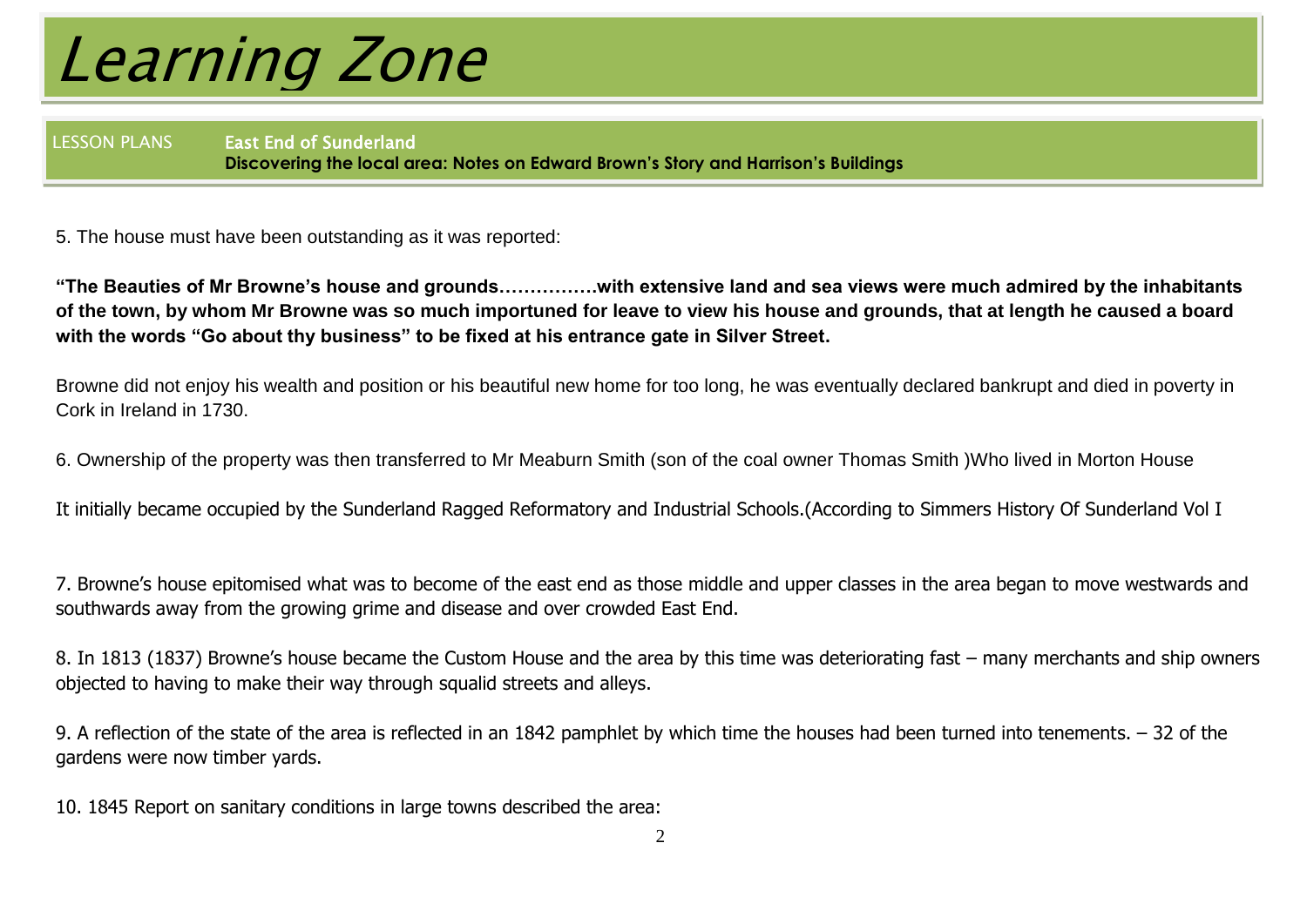LESSON PLANS East End of Sunderland **Discovering the local area: Notes on Edward Brown's Story and Harrison's Buildings**

**"In Fitter's Row there is a narrow, confined place called the Hat Case, leading from the street to the Old Customs House, the wall of which blocks up the avenue and intercepts the free current of air. In No 10 there is a yard in which there is a most offensive midden, rented to a man for 9d per week and cleaned out - he says - every 8 or 10 weeks, but to all appearance never entirely emptied, being as we afterwards found out, the chief depository for all the abomination in this neighbourhood and one which is cried out against as a great public nuisance. The privies of the factory houses empty their contents into this dunghill. Stinking stagnant water has no outlet from this row in which human ordure and other disgusting objects are so thickly deposited that one can hardly step clear of them! ".**

11. East End of Sunderland at this time was a simply dreadful place to live. There had been a huge increase in population from approximately 2,000 in 1630 as the Civil War impacted on the Town and its shipping developments. By 1801 the population was 26,000 but by 1851 it was 64,000, the result of large scale immigration into Sunderland. The east end was the reception area for most of the populated a larger percentage stayed mostly in run down dilapidated housing. . The appalling conditions weren't unique to Sunderland but old towns generally suffered more than new.

1851 - Number 10 was occupied by 14 people in 4 families.

The area had become the home for many migrants, attracted to the area by the promise of work on the developing railways ad docks.

12. The 1851 census shows 4 households there, one headed by a mariner from Kendle (sic), one from Ireland, one from Sussex and only 1 local, from Durham. This pattern was repeated everywhere and showed the widespread immigration, men then typically marrying and having children born in Sunderland. On average a closer look at the census shows there were between 9-11 people per house in Sunderland

13. The area became known as the Hat Case – many of its inhabitants were Irish. However the state of the tenement with no running water or adequate sanitation provision can only be imagined - or not!!!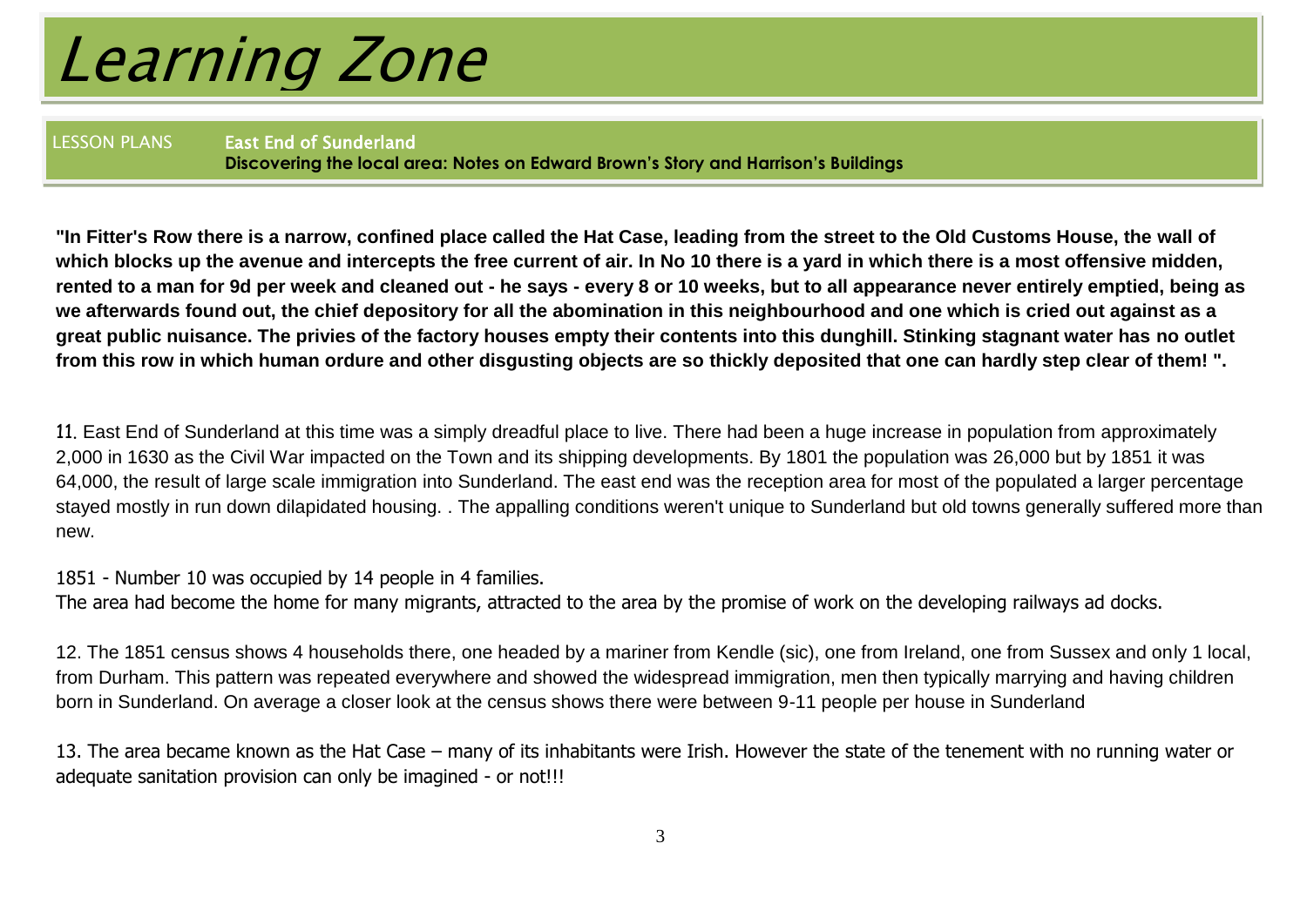LESSON PLANS East End of Sunderland **Discovering the local area: Notes on Edward Brown's Story and Harrison's Buildings**

14. 1858 directory there is an advert for 2 foundries in Fitter's Row, a cast iron one run by John Dixon selling amongst other things "sham stoves

15. and a brass foundry run by Edward Bailey who also had a shop in High St. This gives some idea of the conditions which must have prevailed in this small cul de sac.

16. A comparison of the OS maps for 1857 – 1897 show some demolition had taken place but it was still densely populated and dilapidated.

**"The committee have to state with much regret their firm conviction that the evils which arise out of the crowded state of the dwellings and other causes above mentioned are aggravated to a lamentable extent by the immorality unhappily pervading the lowest classes in this town. "**

17. 1890 – The Housing of the Working Class Act was introduced – this put the local authority under some obligation to inspect areas of older housing and take appropriate action.

They had powers to declare places unfit for habitation. And force those landlords to make it a fit place to live. – Or they could place a compulsory purchase on the property and demolition it.

18. A medical office a Dr Harris on the then Committee of Health would inspect the areas and make recommendations. In July 1892 the Hat Case and Fitters Row area and Flag Lane area were declared unhealthy under the act and cleared. The plan for the demolition involved 49 houses contained 129 dwellings and 460 people paying an average rent of 1 shilling to 1s6d a week.

19. It was not until 1896 that the Health Committee got to the planning stages for the cleared area.

20. It was resolved that a competition would be held for the plans of laying out of the Streets and buildings and dwellings.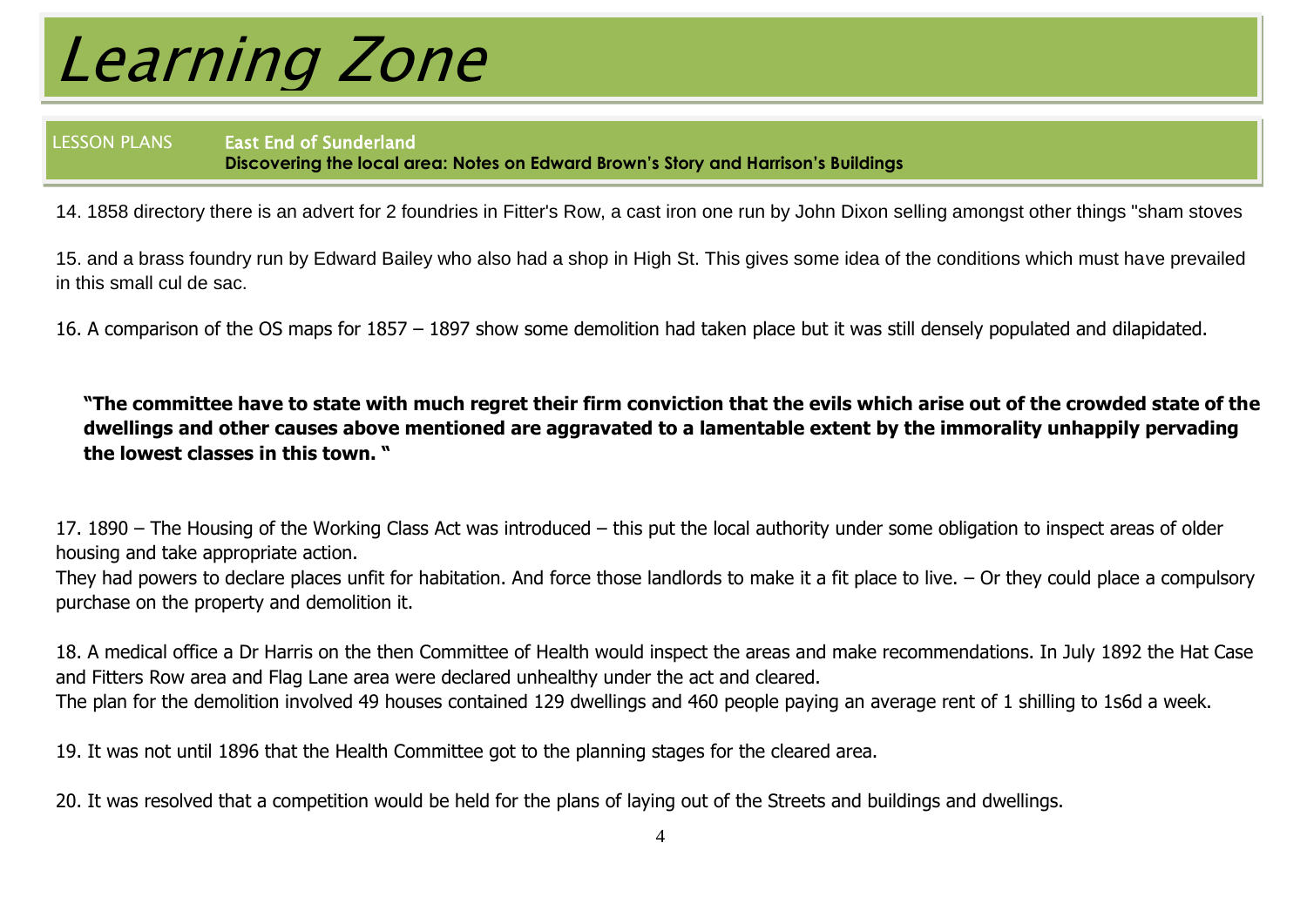LESSON PLANS East End of Sunderland **Discovering the local area: Notes on Edward Brown's Story and Harrison's Buildings**

21.The instructions were that the housing should replace 480 persons displaced at the lowest possible rentals. The buildings were not to exceed three states and shop and shops may be included.

The prize was 50.00 30.00 20.00. The Judge a Mr J Slater was to receive 100 guineas.

22. By November 1896 – 53 designs had been received – none of these from Sunderland.

Mr Slater had ruled out many of the designs as they contained balconies and walk ways, which from experience were unacceptable.

23. The new proposal was to house 468 people in 42 3 bedroom and 54 two bedroom homes each with a bath.

The competition was won by MB Perry and Robert Angell.

The final plans were accepted – however there was some discontent in the committee. However a meeting in 1897 drastically altered the plans by eliminating baths from the flats.

At the approved amended stage the plans were then to build 3 blocks of flats

The estimated cost was £12,500 – the value of the land £1,202,00

24. By December 1897 the Corporation were shocked by the rejection of their plans from the local Government Board – on the grounds that there was not enough open space at the rear.

The revised plans reduced the accommodation down to 325 people – the estimated costs now rising to £25,652.00

25. Feb 1899 the Board gave the final approval.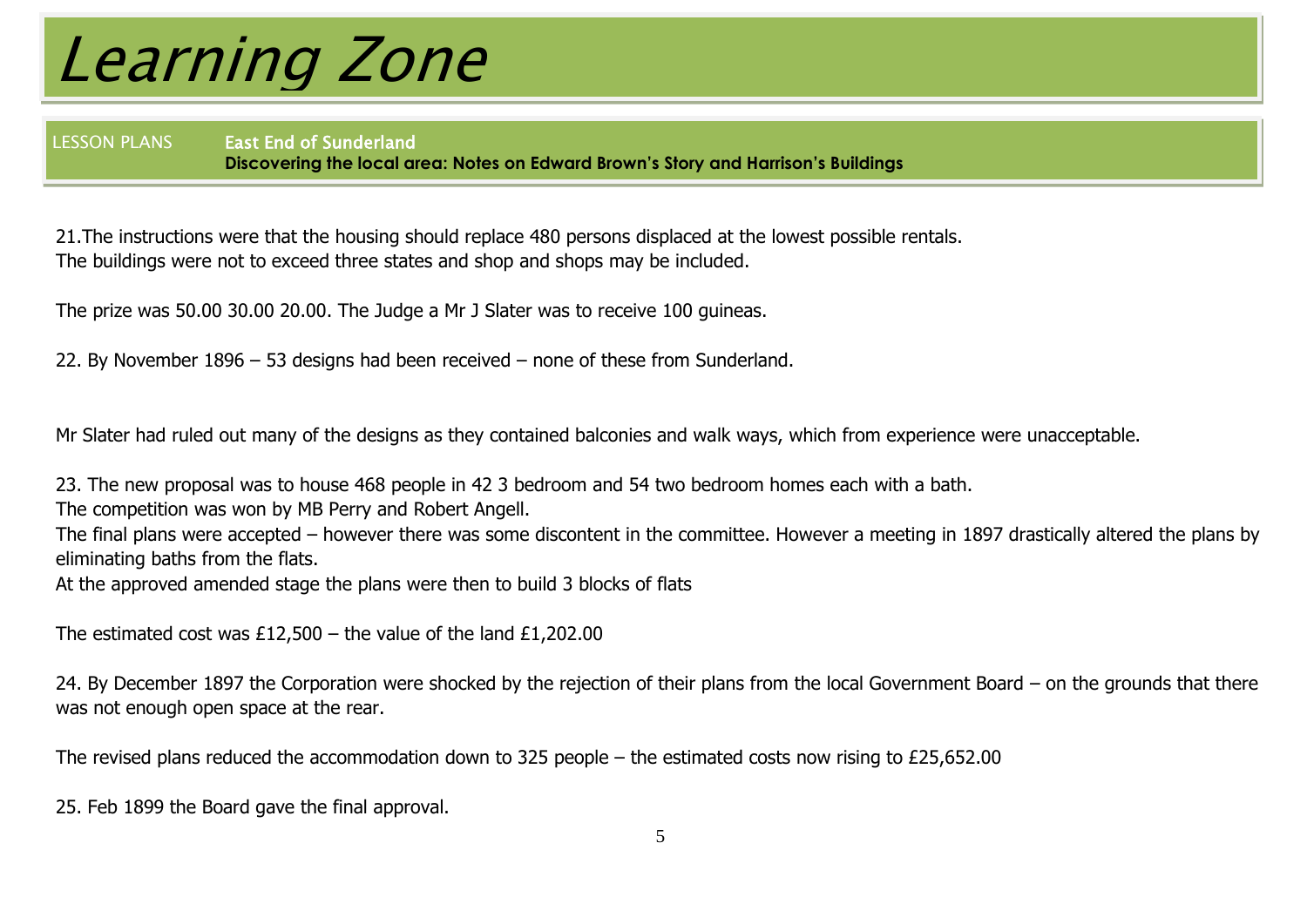.

LESSON PLANS East End of Sunderland **Discovering the local area: Notes on Edward Brown's Story and Harrison's Buildings**

26. The tenders were submitted 5 Sunderland Firms, 2 Newcastle, 1 Leeds ranging from 26,500 – 31,099

These estimates were over the agreed budgets so amendments were made to the agreed specifications.

April 1901 – new tenders requested. The contract was finally awarded to Mr J. B. Scott of Sunderland for £20,340.00 Surprisingly by May of that year the committee agreed to rising costs of labour – materials sewage works etc. The corporation applied for an increase in the loan from £25,650.00 to 31,905

27. Constant revision delays poor materials strikes theft and vandalism marred the progress of the building Eventually the first four tenants moved in in Sept 1903.

28. By the map of 1919 the streets are gone - no Hat Case, no Fitter's Row but the big building is still there - an industrial school for boys. The Housing of the Working Classes Act of 1892 compelled local authorities to act, streets were pulled down and the corporation built the first council houses in Sunderland, Harrison's Buildings, named after one of the councillors (Alderman Harrison chair of the Sanitary Committee), Fitter's Row became Rickaby Street. The streets are broadened, board schools appear and ironically another cycle of decline begins. The 2nd half of 19C was the beginning of the transformation, the first half of the 20C saw the removal of the slums and the building of the Garths, the 2nd half of the 20C and the beginning of the 21st saw the Garths themselves.